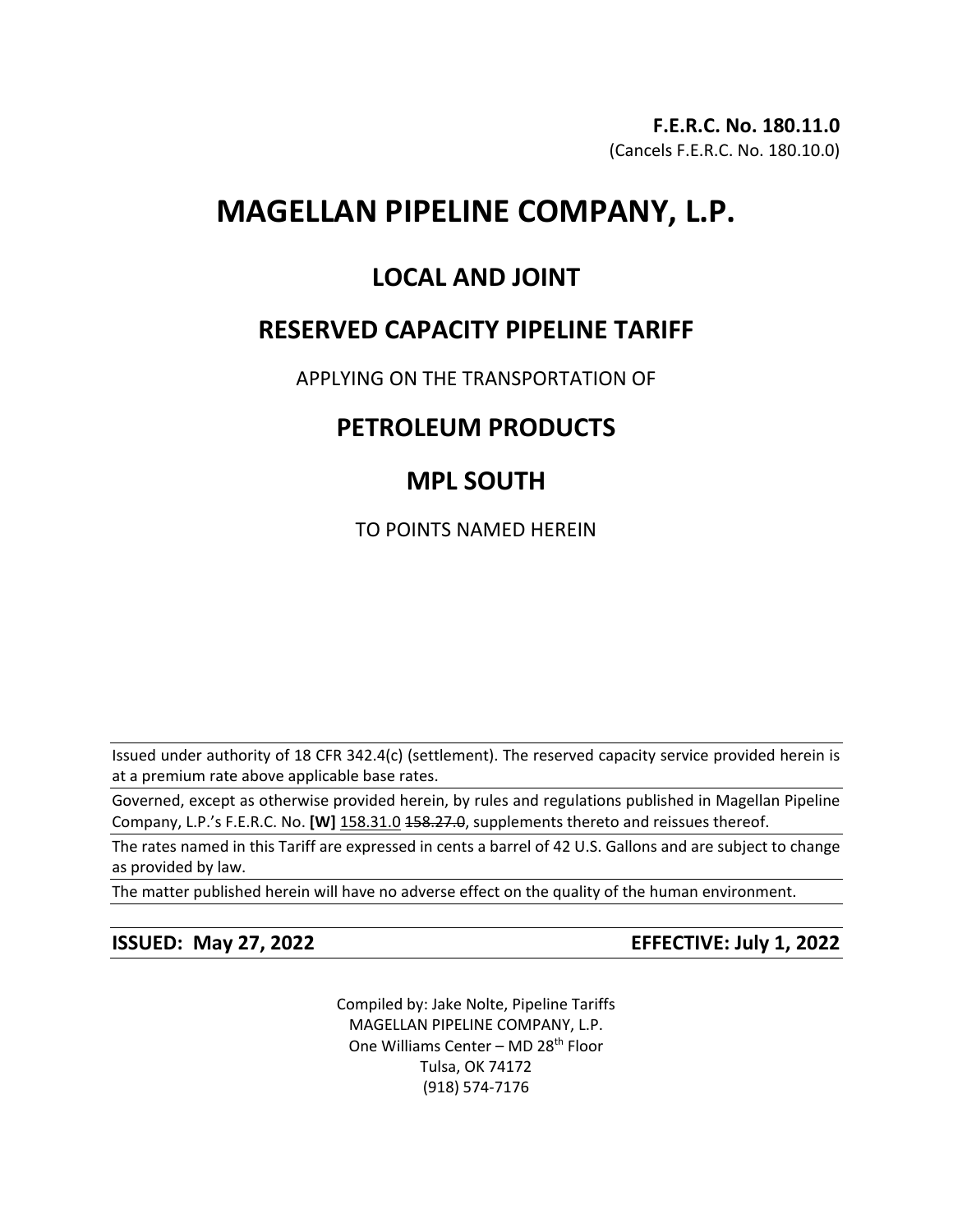#### **ITEM NO. 100 RESERVED CAPACITY PROGRAM**

**From**: Galena Park, TX and/or East Houston, TX, Pasadena TX, Port Arthur, TX, Texas City, TX

To: El Paso, TX-MPL @; El Paso, TX-Offline (Western) @; El Paso, TX-Frontera Juarez PL; El Paso, TX-SFPP, LP (Kinder Morgan PL)

#### 1. **Definitions**

"Base Rate" means the non-incentive rate charged by MPL for transportation of Products from the Origins to the El Paso destinations.

"Carrier" or "MPL" means Magellan Pipeline Company, L.P.

"Final Monthly Reserved Capacity" shall equal the Term Shipper's actual monthly nomination, to a maximum level of 150% of the Nominal Monthly Reserved Capacity.

"Final Monthly Volume Commitment" shall equal the greater of the Final Monthly Reserved Capacity and the Nominal Monthly Reserved Capacity".

"Force Majeure" means any cause, event or circumstance of whatever nature which is not within the reasonable control of the party claiming to be adversely affected thereby including, but not limited to, acts of God or public enemy, the elements, fire, accident, explosions, freezing, breakdowns, strikes, other industrial, civil or public disturbance, inability to obtain permits or labor, or any laws, rules, regulations, acts, prohibition or restraints of any government or governmental body or authority, civil or military. The term "Force Majeure" shall not include or excuse any of the following: (a) Reductions in volumes of product transported for Shipper due to pipeline allocations; (b) Shipper's decision to cease, or materially reduce or change its operations in the market area served by the Carrier's system; (c) financial condition or the obligation to pay money that has become due; or (d) notwithstanding anything to the contrary contained herein, changes in rules, regulations or laws by any federal, state or local governmental agency or regulatory body of the United States.

"Nominal Monthly Reserved Capacity" shall equal the applicable Daily Average Reserved Capacity chosen by Term Shipper from paragraph 3, multiplied by the number of calendar days in the applicable month.

"Term Shipper": Any Shipper and/or inventory owner who signs a prior written commitment during the Open Season Period referenced in paragraph 3 of this Item.

#### 2. **Origin and Destination**

Rates set forth in this Item apply to shipments of Petroleum Products from Origins defined as Galena Park, TX and/or East Houston, TX Pasadena, TX, Port Arthur, TX, or Texas City, TX to any of the destinations defined as El Paso, TX-MPL [2]; El Paso, TX-Offline (Western) [2]; El Paso, TX-Frontera Juarez PL; El Paso, TX – SFPP, LP (Kinder Morgan PL).

#### 3. **Throughput Commitment**

Any Shipper desiring to participate in the Reserved Capacity Program, as set forth herein, must have entered into a prior written commitment with Carrier during the Open Season Period which ended in December of 2011.

- Upon entering into the prior written commitment by both the Carrier and Shipper, Shipper will be categorized as a Term Shipper for this program set forth herein.
- The commencement date of the Minimum Volume Commitment level selected by the Shipper shall be the "Effective Date" of the prior written commitment between Carrier and Term Shipper.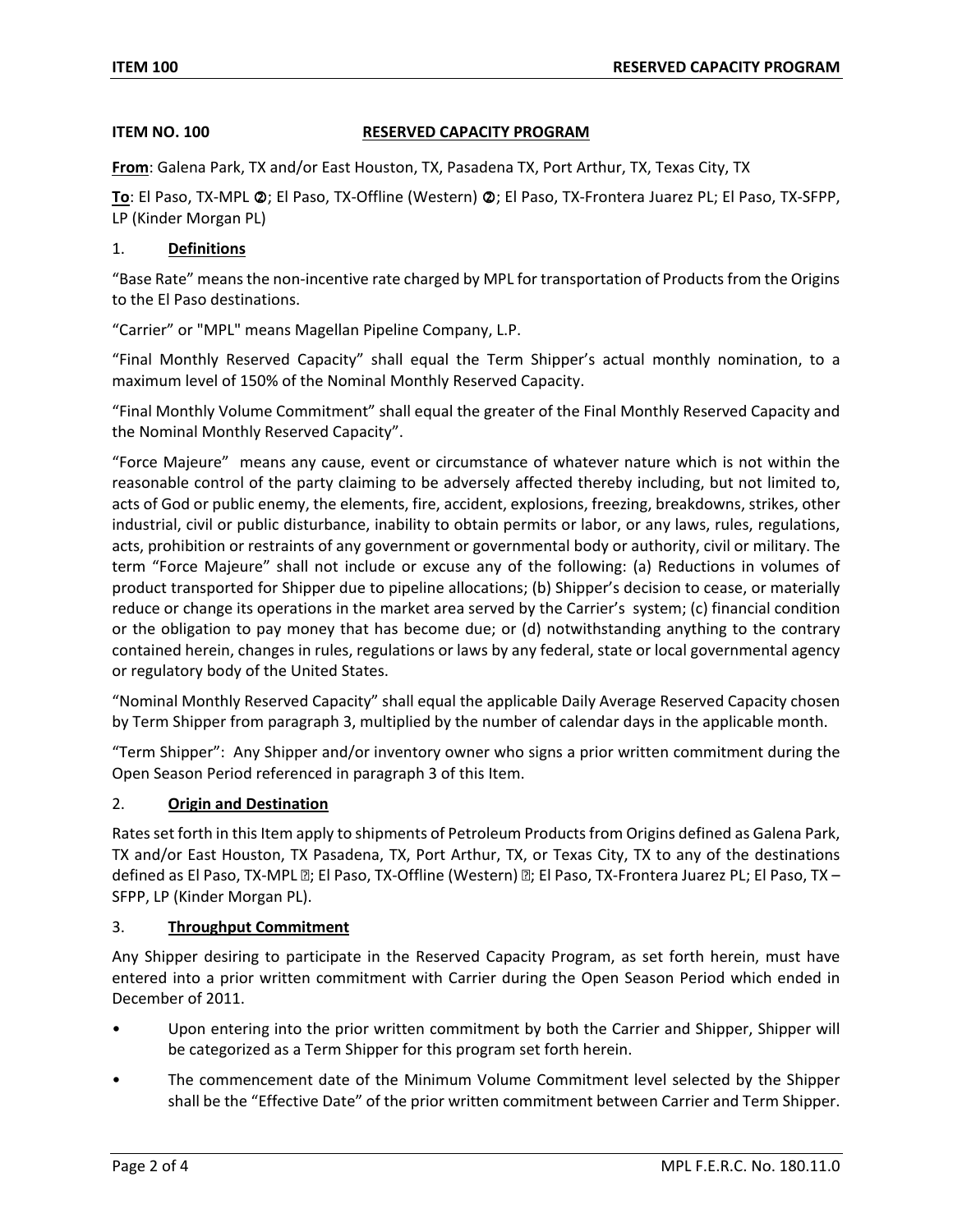| Program | <b>Daily Average</b><br><b>Reserved Capacity</b><br>(BPD) | <b>Minimum Volume</b><br><b>Commitment</b><br>(bbls/year) | Term<br>(years) |
|---------|-----------------------------------------------------------|-----------------------------------------------------------|-----------------|
| Level 1 | 5,000                                                     | 1.8 million barrels                                       |                 |
| Level 2 | 10,000                                                    | 3.6 million barrels                                       |                 |
| Level 3 | 21,500                                                    | 7.8 million barrels                                       |                 |

Shippers shall select one of the following Minimum Shipper Commitment Volume levels:

### 4. **Available Capacity**

The maximum Daily Average Reserved Capacity for all Shippers shall be 35,000 barrels per day (the "Pipeline Volume Available"). In the event the aggregate of all Shippers' requests for Reserved Capacity during the [C] the first sixty days following the Effective Date of this Tariff exceeds the Pipeline Volume Available under this Item, each Shipper's commitment volume will be prorated.

#### 5. **Rates**

| [I] Increase. All rates in this table are increased. |
|------------------------------------------------------|
|------------------------------------------------------|

| ΤO                                                                                                                                    | <b>FROM</b>                                | <b>LEVEL 1</b> | LEVEL 2 | LEVEL <sub>3</sub> |
|---------------------------------------------------------------------------------------------------------------------------------------|--------------------------------------------|----------------|---------|--------------------|
| El Paso, TX (MPL) 2<br>El Paso, TX-SFPP<br>(Kinder Morgan)<br>El Paso, TX-Frontera -<br>Juarez;<br>El Paso, TX-offline<br>(Western) 2 | Galena Park, TX and/or<br>East Houston, TX | 596.06         | 529.57  | 464.09             |
|                                                                                                                                       | Pasadena, TX Note 1                        | 630.87         | 564.41  | 495.06             |
|                                                                                                                                       | Port Arthur, TX Note 1                     | 687.59         | 621.12  | 551.09             |
|                                                                                                                                       | Texas City, TX Note 1                      | 671.32         | 604.85  | 527.99             |

Escalation of the tariff rates in this Section 5 will be maintained at a premium rate above the Base rate. Level 3 commitment rate shall be equal to the sum of the Base Rate plus one cent (\$0.01) per barrel.

#### 6. **Nominations and Proration**

A Term Shipper must submit its monthly nomination in accordance with the provisions of Item 45 of MPL's F.E.R.C. No. **[W]** 158.31.0 158.27.0, supplements thereto and reissues thereof. This nomination will establish the Final Monthly Reserved Capacity.

Term Shipper's volume commitment for that month will equal the Final Monthly Volume Commitment. The Final Monthly Reserved Capacity shall not be subject to prorationing except in the event Carrier is rendered unable to transport said nomination because of an event of Force Majeure. If a Shipper's nomination exceeds 150% of its Nominal Monthly Reserved Capacity, then the portion of volume in excess of the 150% will be deemed to have been nominated as a "Spot Shipper" under the provisions of MPL's F.E.R.C. No. **[W]** 158.31.0 158.27.0, supplements thereto and reissues thereof, and will be subject to proration as stated in Item 50 of that tariff. Additionally, the volume in excess of 150% of the Nominal Monthly Reserved Capacity will be shipped under the Base Rate.

7. Carrier will invoice the Term Shipper at the rates set out in Paragraph 5 of this item, at the time of shipment.